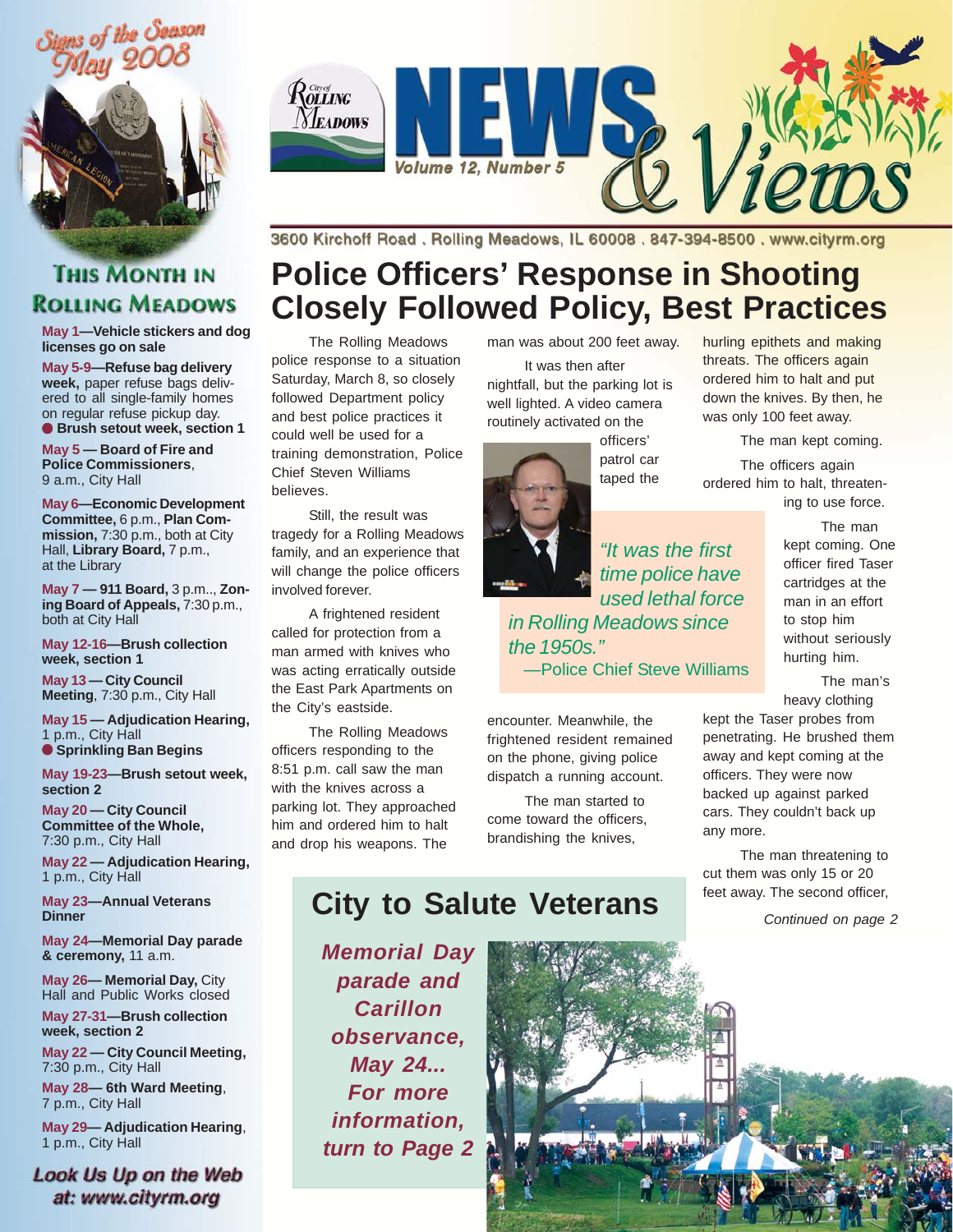#### **City to Salute Veterans With Memorial Day Parade, Carillon Observance, May 24**

Rolling Meadows will honor those who have served in the nation's armed forces Saturday, May 24, during its annual Memorial Day Parade and observance.

The parade steps off from the corner of **Kirchoff** Road and Meadow Drive at 11 a.m. Participants will march

west on Kirchoff to the Carillon Tower, site of a solemn ceremony set for 11:30 a.m.

Parade participants include the Police Department Honor Guard, representatives from City service departments and the Rolling Meadows High School Marching Band.

The City encourages local veterans to participate in this year's parade. Family members of veterans are also welcome to march, carrying photos or other mementos of their loved ones. The City will provide transportation for participants unable to walk the parade route.

At the Carillon, Mayor Ken Nelson will lead City officials and invited dignitaries in a wreath laying ceremony at the base of the Veterans Monument.

The Rolling Meadows Veterans Committee maintains a registry of resident veterans who have taken part in previous Memorial Day Parades. Veterans who wish to participate in this year's parade, and have not registered for the event in previous years, may contact Barry Krumstok, Assistant City Manager, at 847-394- 8500 (ext. 3011).

# **Police Officers' Response**

*Continued from page 1*

following Department procedure, had drawn his service revolver to cover his partner using the Taser. When the Taser did not stop the man, the second officer fired one shot that brought the assailant to the ground.

The man was taken to Northwest Community Hospital, where he was pronounced dead. He was later identified as Michael Chybicki, a former Rolling Meadows resident whose family still lives in the City.

Why did Chybicki refuse repeated orders to put down his weapons? We may never

know. He was acting very erratically. He may not have had full possession of his faculties or he may have intended to commit suicide.

State police investigators are conducting a full investigation and had not completed their report as *News & Views* went to press. The names of police officers involved are usually withheld until the investigation is complete.

#### **Committee to Host Dinner for City Veterans, May 23**

Local veterans are invited to

reconnect with fellow service members at a special Veterans Dinner hosted by the City's Veterans Committee Friday, May 23.

This year's event begins at 6:30 p.m. and will take place at Meridian Banquets, 1701 Algonquin Road. Resident veterans and a guest will enjoy a multi-course meal complete with appetizers, soup, salad, main course and dessert.

**Space is limited to 200**. For reservations, contact Barry Krumstok at 847-394-8500 (ext. 3011).

police have used lethal force in Rolling Meadows since the 1950s, according to Chief Willliams.

It was the first time

Following Police Department policy for **any** use of force, full descriptive reports of the incident were completed that day. These reports were submitted to supervisors, who forwarded them to Deputy Chief/Operations Dave Scanlan for review, following policy.

The Department's analysis of preliminary

information led to the conclusion that the officers involved had acted as they had been trained for such a situation, and their actions were justified.

The Department's policy is not to conduct its own internal investigation in such a case. Instead, Chief Williams contacted the Public Integrity Unit of the Cook County State's Attorney's office. It is the State's Attorney's responsibility to determine whether

any charges should be brought. Following its usual procedure, the State's Attorney asked the Illinois State Police to conduct an investigation. In effect, the State Police investigation is also the Rolling Meadows Police Department's internal investigation.

Chief Williams describes the incident as "a tragic event." He conveyed the Department's condolences to the Chybicki family. He remains deeply concerned that the officers involved and others in the Department will have the support they need to bear the mental stress such an incident can bring. "They will never be the same," he says.

"I know the police officer had to be convinced his life was in danger. This incident will impact his life, and we will work with him on getting through it," says Mayor Ken Nelson.

Rolling Meadows generates 1,800 requests each year for J.U.L.I.E. to

and

locate underground lines, cables ROLLING<br>TACTS TO CONSIDER pipes. Did  $\mathcal{R}^{\tiny \textit{Civof}}_{\tiny \textit{OLLING}}$ You Neadows Know That...

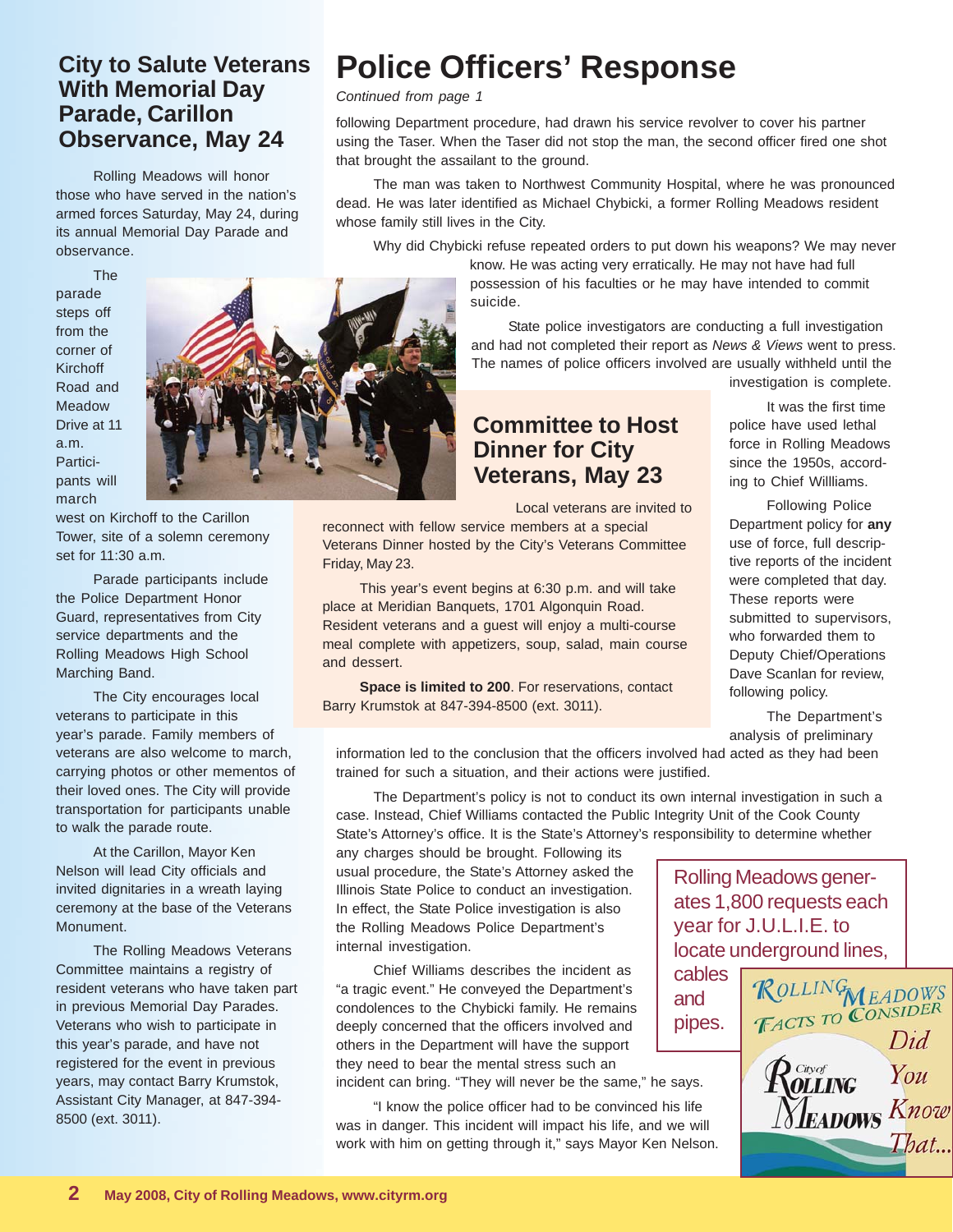## **Local Students Apply Advanced Technology To Council-Approved Fire Station Design Project**

Construction on a new Algonquin Road fire station is slated to begin this summer, thanks in part to a group of Rolling Meadows High School students. They helped the Fire

Department prepare a computer-aided design presentation approved by City Council in March.

The Department's Station Design Committee began working with junior Derek Austerlade, and seniors Joseph Ingolia, Wayne Kuhn, Michael Snively and David Swoch, in February. Using a state-of-the-art computer program, the five students created a "virtual" 360-degree rendering of their station design concept and joined Fire Department officials in presenting it before City Council.

The collaboration provided the students with valuable experience and

allowed the Fire Department to apply advanced design technology to its preliminary planning efforts while reducing costs to taxpayers. City officials estimate the project

**The design for Fire Station 17 was submitted by Rolling Meadows High School Students.**

would have cost roughly \$20,000 if performed by a professional design firm.

"This opportunity to share resources helped save taxpayers a significant amount of money and gave these students an opportunity to apply skills they're learning in school,"

Fire Chief Ron Stewart says. "Our City's motto is 'Progress through Participation.' This project is a great example of how we can make Rolling Meadows a better place by working together."

> Teacher Joe Salvato said the students were



students' rendering will provide the basis for a comprehensive project design.

"We had a choice of

whether to accept it, and the students were willing," he says. "We all wanted to do something for the Fire Department."

 The Algonquin Road fire station (Station 17), one of ten official goals approved by City Council last year, will be built on an undeveloped parcel of

> property on the south side of the street, between Meadowbrook Drive and Wilke Road. It will provide effective fire protection and service to the growing southern portions of the City, and reduce response times.

"Adding capacity along Algonquin Road will have a "ripple" effect that will benefit the entire City," Chief Stewart says. "It will

allow us to allocate resources more effectively among three locations and improve response times for the whole community."

Construction on Station 17 is planned to begin in July. Fire Department officials expect to begin operating from the new station in January 2009.

# **Special Service Area to Fund Industrial Park Water Main Upgrades**

 A Special Service Area established for the City's northwest industrial park will generate more than \$480,000 over ten years to fund construction of new water mains serving businesses in the area.

Following extensive dialogue between City officials and property owners and a public hearing last November to address concerns, an ordinance passed by City Council earlier this year created Special Service Area # 5.

The ordinance allows the City to collect \$48,564 annually from industrial park property owners for the specific purpose of funding water flow improvements to businesses within the geographical area bounded by Rohlwing Road, Industrial Avenue, Hicks Road and Carnagie Street.

Total estimated cost of the water main improvement project is \$1 million. Rolling Meadows will contribute 50% of the costs, with the remainder to be paid by property owners within the Special Service Area.

"Special Service Area # 5 allows the City to fund water flow improvements to businesses operating in the industrial park without asking the entire community to cover the costs," City Manager Tom Melena explains. "The 50-year old underground water mains currently serving those businesses are ill-suited to support fire suppression requirements due to expanding operations in that section of the City," he adds.

Larger, 12-inch diameter water mains will be installed on Industrial Avenue, Hicks Road and Carnegie Street. Exact locations have not yet been determined.

#### **Alderman Kwandras to Host 6th Ward Meeting, May 28**

Alderman Kathy Kwandras will host a 6<sup>th</sup> Ward meeting on public safety in the City Hall Council Chamber *Wednesday, May 28*. Joining Alderman Kwandras will be members of the City's Police, Fire, Public Works and Community Development Departments. Sixth Ward residents are encouraged to bring questions and concerns for discussion.

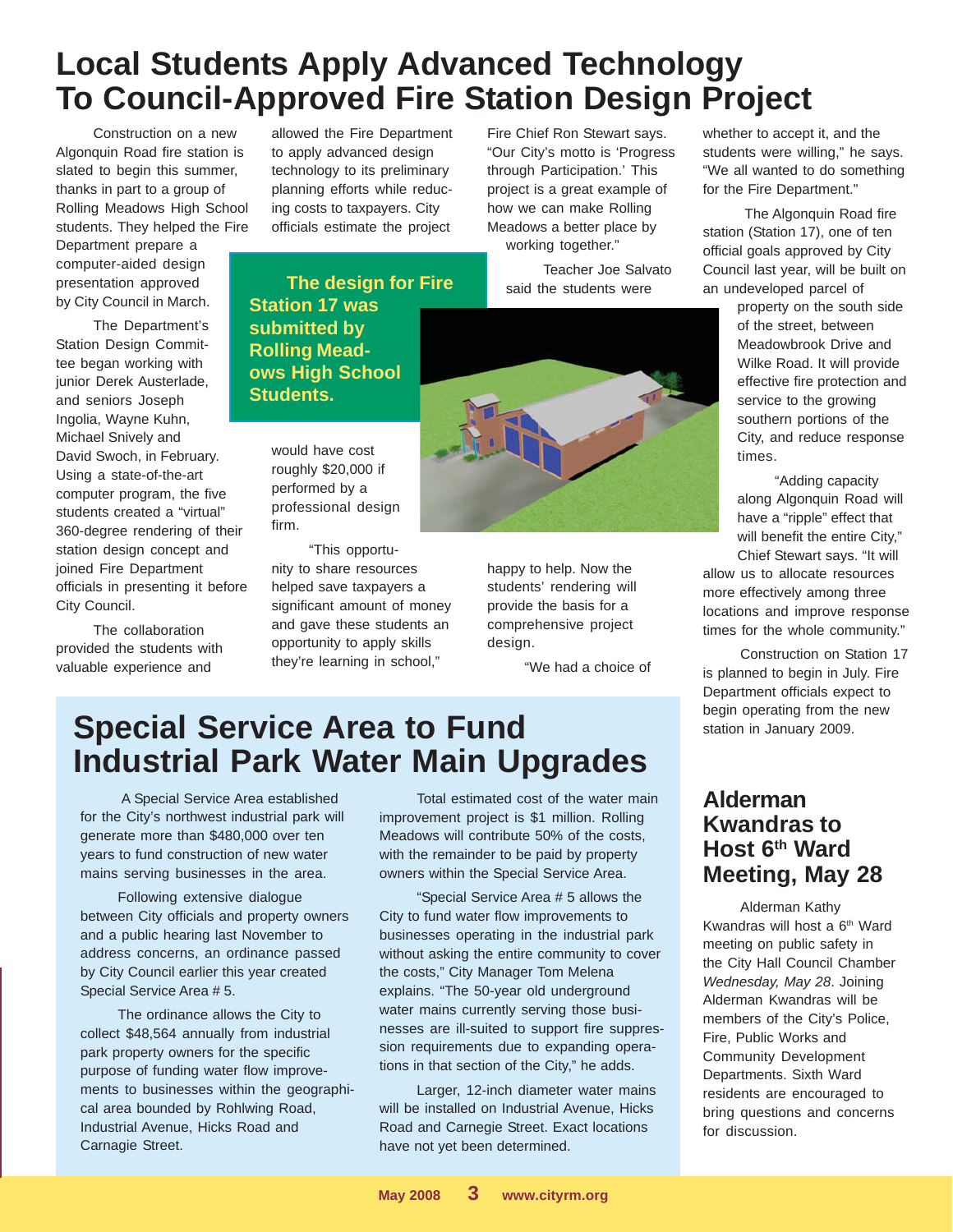# **Goal Setters Find Much to Like, Identify Challenges, Set Priorities**

Rolling Meadows has much to be proud of, a group of 60 City officials and community leaders participating in an all-day goal setting

meeting last month agreed:

● A "hometown" feeling that is the envy of many larger towns;

● High quality city services delivered by people who care;

● Excellent schools, parks, and library;

● A strong, diversified tax base;

● Great location along the "golden triangle";

● A high level of community participation.

Many challenges persist, despite repeated efforts to address them, including:

● A continuing "downtown struggle," as planners try to redefine and redevelop the City's downtown core. One of the goal setters' ideas is to convene a "hometown commission" to redefine expectations for downtown redevelopment;

● A need to find additional revenue sources and build financial reserves;

### **Volunteer for May 13 County Preparedness Drill**

The Cook County Department of Public Health seeks volunteers to participate in an emergency preparedness drill Tuesday, May 13, in Hoffman Estates. Members of the Rolling Meadows Emergency Management Committee will participate as observers in the event, which will simulate the distribution of medication to County residents in the event of emergency.

Participants are welcome anytime between 10 a.m. and 2 p.m. To register, contact Hoffman Estates EMA Coordinator David Christensen at 847-843-4839, or **David.Christensen@hoffmanestates.org.**

● Improvement of lighting along Algonquin Road and enhancements of the entire I-90/Route 53 corridor, in part to create a look that will attract passersby;

● Completion of a redevelopment agreement for the 12 Oaks of Woodfield (formerly Woodfield Gardens) area.

Other goals build on the City's strengths. Goal setters want to see more community events that bring people together. They want to see upgrading of the use of technology, including a new City telephone system, automated records management, and online bill payment of tickets, fines and fees.

*Finance Director Jim Egeberg presents the City's Five-Year Financial Plan to goal setting meeting participants (left and inset). Parks and Recreation Director Amy Charlesworth (below) explains how her table sees the City's goals.*



City Manager Tom Melena, who initiated the annual goal setting process in 2002, plans to retire at the end of the year, so he may not see achievement of this year's goals. He makes a practice of posting goals outside his office door and checking them off as progress is made.

"If you spend \$50 million on City government, at the end of year, you ought to be able to say you've accomplished something," he likes to say.

In addition to Mayor Ken Nelson, City Aldermen, City department heads and other top officials, the goal setters included residents who participate in City Commissions and Committees, Chamber Executive Director Linda Liles Ballantine, Library Director Dave Ruff, Parks and Recreation Director Amy Charlesworth, and Zoning Board of Appeals Chair Ken Jenssen.

Final wording for the City's 2008-2009 goals must still be approved by City Council.

#### **Tickets Available For Arlington Park's 'Rolling Meadows Appreciation Day,' May 31**

Each Rolling Meadows household may request complimentary tickets to an action-packed afternoon of horse racing and community pride Saturday, May 31, when Arlington Park hosts "Rolling Meadows Appreciation Day."

Residents may register for free admission tickets at **www.arlingtonpark.com**. Click on "Purchase Tickets Online," then enter coupon code "RMEADOWS" in the "Apply Discount" section.

Tickets are also available at City Hall, 3600 Kirchoff Road, and the Rolling Meadows Chamber of Commerce, 2775 Algonquin Road. Complimentary passes will also be available on the day of the event with proof of residency.

Gates open at 11:30 a.m. The first race of the day starts at 1 p.m.

"Arlington Park has set aside a day for residents and businesses to celebrate our City with a day of racing and other family events," Mayor Ken Nelson says. "We appreciate the Park's generosity and encourage everyone to join us for a day at the races."

Residents have the option of upgrading their ticket order to include Arlington Park's Bistro Lunch Package. The \$16 package includes park admission, daily racing guide, bistro lunch and reserved seats.

For more information, call Arlington Park at 847-385- 7410.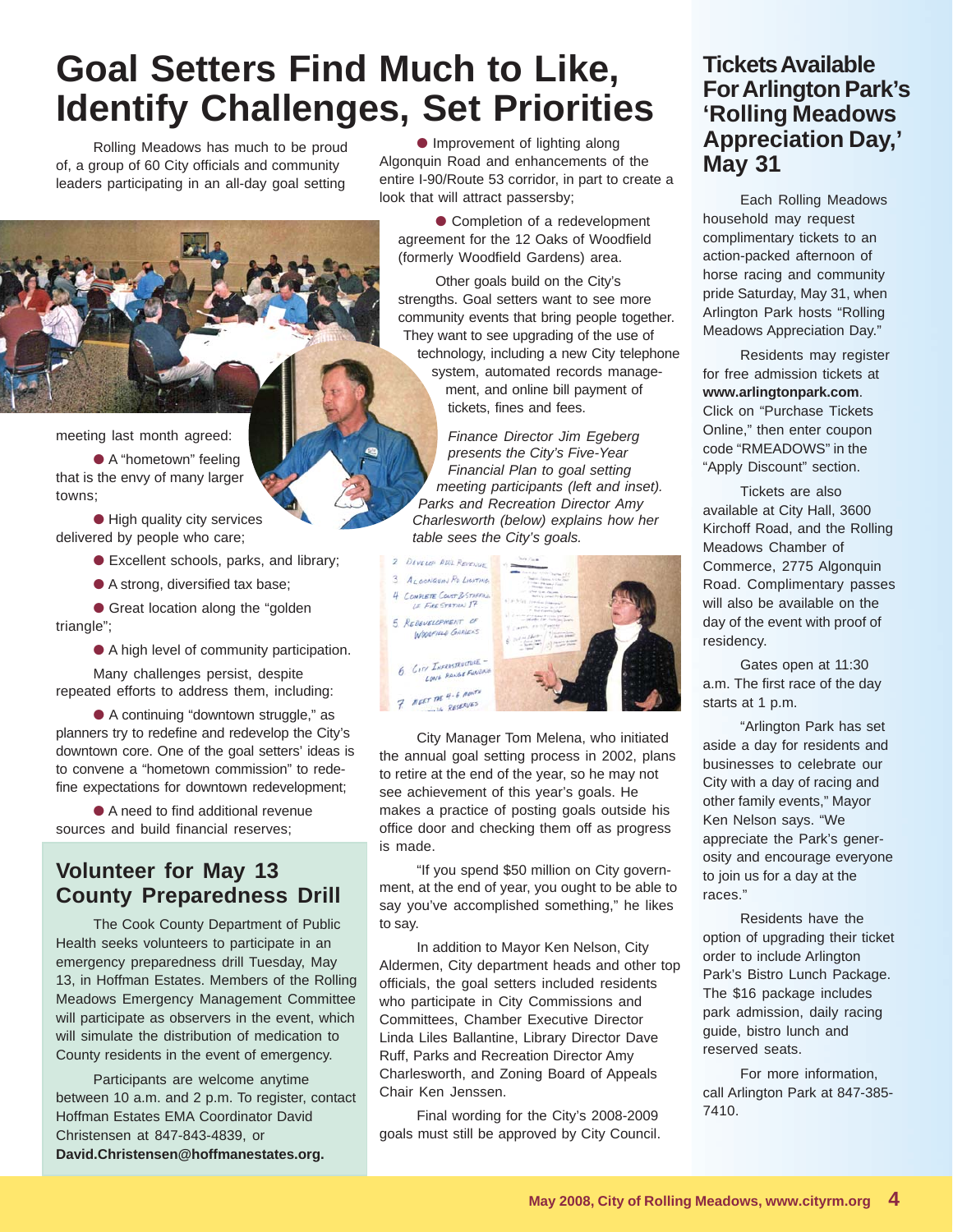#### **Council Reviews Pros, Cons of Biofuels When Replacing Old City Vehicle**

City Council's decision to approve the purchase of a new truck that runs on standard unleaded gasoline – as opposed to a truck powered by ethanolbased E85 fuel – is projected to save taxpayers nearly \$10,000 over the life of the vehicle.

E85 is the term for a motor fuel blend of 85% ethanol and 15% gasoline. It burns cleaner than regular gasoline and reduces carbon dioxide emissions. Critics contend that the amount of energy required to produce ethanol outweighs any benefits of its use.

The new truck will replace an eight-year old light duty pickup truck used by Community Development inspectors.

A long-term cost analysis prepared by the Public Works Department compared the vehicles' purchase prices, milesper-gallon (mpg) ratings, and fuel costs over 75,000 miles. The study concluded that:

● The sale price of the E85 vehicle exceeded the gasoline-powered vehicle by \$2,060.

● Fuel for the E85 vehicle would cost \$7,489 more than unleaded gasoline over the life of the vehicle, due to a lower fuel economy rating (10 mpg

vs. 16 mpg for unleaded gasoline).

#### **Call JULIE Before You Dig**

*Planning an outdoor project that requires digging? Before you dig, call J.U.L.I.E. at 1-800-892-0123.*

While E85 fuel is currently less expensive than unleaded gasoline on a per-gallon basis, the E85 vehicle's lower fuel economy rating would require an additional 3,000 gallons of fuel to match the fuel efficiency of a similar truck running on unleaded gasoline.

Current market forces made the purchase of an E85 vehicle undesirable, but Rolling Meadows' Environmental Mission Statement guides the City's efforts to "improve the quality of life in our community by recommending sustainable policy initiatives and encouraging public stewardship of our natural resources."

"As the technology improves and costs drop, the City will explore other opportunities to incorporate alternative fuels such as E85 into our operations," City Manager Tom Melena says.

#### **Park District's 50th Anniversary Celebration To Feature Games, Entertainment, August 23**

Rolling Meadows Park District's "Party in the Park" 50<sup>th</sup> Anniversary celebration will feature a wide range of games and live entertainment suitable for the entire family, Saturday, August 23, at Kimball Hill Park.

**Highlights** include:

● Kids carnival games and amusements.

● OD TAPO IMI, a Broadway Island musical review.

● Live Band Karaoke (Be the first "Rolling Meadows Idol")

● Headline performance by the

Retrorockets, a seven-piece band specializing in rock n' roll, classic rock, and jazz.

Rd.

For more information, contact the Park District at 847-818-3200. Additional information will be presented in upcoming issues of *News & Views*.

#### **Purchase 2008-09 Vehicle Stickers by June 30**

Residents have until June 30 to purchase their 2008-09 vehicle stickers without incurring a late fee. Stickers went on sale May 1.

Vehicle sticker renewal notices being

mailed to all residents in early May include a pre-addressed envelope, making it convenient to order stickers from home.

"Mail orders enable residents to avoid potentially long lines if purchasing stickers in person," Finance Director Jim Egeberg says.

All drivers with vehicles registered or housed in Rolling Meadows – including residents with Palatine mailing ad-

dresses – must purchase and display the 2008-09 stickers by June 30. Stickers purchased after the June 30 deadline will double in price.

Vehicle sticker prices start at \$22 for passenger vehicles, "B" plate trucks (under 8,000 lbs.), and motorcycles. Senior residents ages 65 and over are eligible for a reduced rate of \$10 per sticker (limit two per address).

Those who prefer to purchase vehicle stickers in person may stop by the Finance Department at City Hall, Monday through Friday, 8 a.m. – 5 p.m. Stickers for passenger vehicles only are also available at the following locations:

● Aldaliz Western Wear Store, 2210 Algonquin Rd.

● Ben Franklin Bank, 3148 Kirchoff Rd.

● Charter One Bank, 3901 Kirchoff Rd.

● Fifth Third Bank, 1801 Algonquin Rd.

● MB Financial Bank, 2251 Plum Grove

● Police Neighborhood Resource Center/East Park Apartments, 2272 Algonquin Parkway

● Rolling Meadows Currency Exchange, 3340 Kirchoff Road, (\$2 service charge).

New residents, and those who acquire a vehicle between July 1, 2008 and May 1, 2009, have 60 days to purchase a sticker without incurring late fees.

Funds generated from vehicle sticker sales support Rolling Meadows' ongoing street maintenance activities, which keep City streets in good condition and prevent excessive wear and tear on residents' cars and trucks.